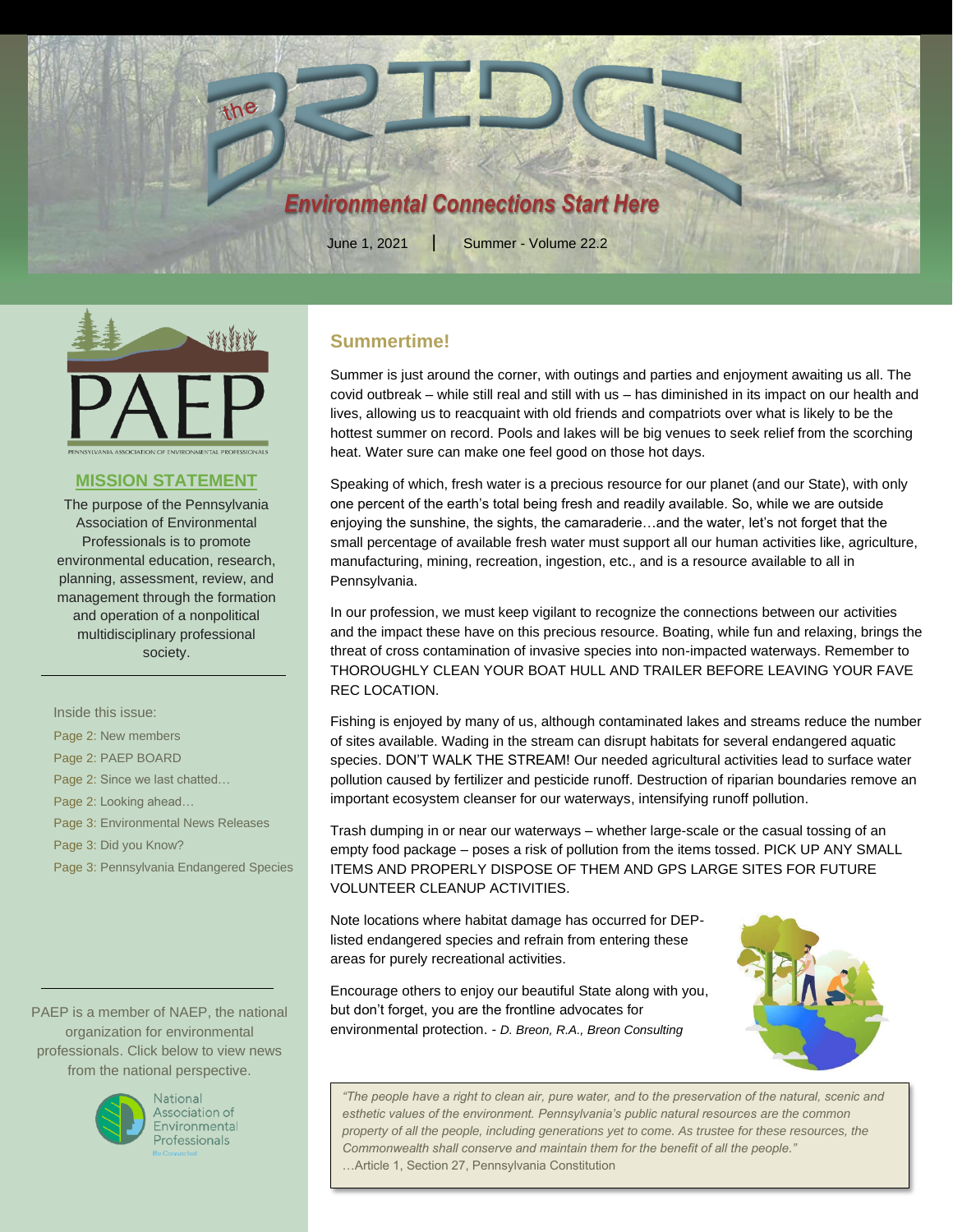**"the BRIDGE"** is the newsletter of the **Pennsylvania Association of Environmental Professionals** and strives to provide its members with current, useful and unbiased information that will improve their ability to offer quality consultation and appropriate solutions to their clients. To make sure you receive these publications, be sure to **allow email from** [info@paep.org](mailto:info@paep.org) to be accepted.



#### **Welcome, new members!**

PAEP is pleased to announce the following individuals to the PAEP family:

**Christina Voorhees**, Enviro-Science

**Judith Charles**, Fluor Marine Propulsion

**Nadia Chichester**, student

**Samantha Bryn**, student

**Grace Krueger**, student

Invite these new members to participate in our activities, events, and committees.

Committees are looking for volunteers to assist the chairs in achieving PAEP's goals. Check the website and contact the chair for more information.

## **PAEP BOARD**

**Vlad Odarchenko –** President **Barbara Weedon –** Vice-President **Radhika deSilva –** Secretary **Mike Parrent –** Treasurer **Fiona Adamsky Amy Jordan Joe Musil Deb Poppel John Smith**

## **PAEP**

174 Crestview Drive Bellefonte, PA 16823-8516 Phone: 814.355.2467 Fax: 814.355.2452 E-mail: info@paep.org

## **Since we last chatted…**



Our monthly webinar program has been a hit…you can check out all the free webinars, available to all our members, on the **PAEP website**. They can be used to satisfy your PDHs.

#### **Past Monthly Webinars – March thru May:**

- April 7, 2022 **Entrainment Survival: Using Science to Defy Misconceptions**, presented by Brooks Fost, PhD, ASA Analysis & Communication, Inc. *[view](https://www.paep.org/conferences/paep-webinar-april-14-2022/)  [abstract](https://www.paep.org/conferences/paep-webinar-april-14-2022/)*
- May 17, 2022 **Journey to a more sustainable Pennsylvania; Public roads paved with waste plastic binder modifier**, presented by Crystal May and David Sledziewski from RK&K.

# **Looking ahead…**



We continue to work on in-person educational and networking events to reacquaint you with your industry peers. Monthly webinars will continue in 2022.

#### **Events:**

#### **2022 Annual Conference:**

Block out your calendar for October 5-7! The Annual Conference will be held inperson at the Ramada Inn and Conference Center in State College. This year's theme, Communities, Corridors & Connections Conference (C4), will promote the importance of working together to learn about the unique, interdisciplinary nature of our environmental industry and highlight today's hot topics and industry updates. There will be a preconference educational workshop on Wednesday, October 5, available at additional cost.

The PAEP Student & Scholarship Committee will be holding a silent auction to raise money for our Scholarship Fund. Please consider donating a themed basket of your choosing to the auction. Your past donations have allowed us to provide these worthwhile scholarships to support the education of our up-and-coming environmental professionals and we look forward to your continued support during this year's conference.

## **Sectional Events:**

social.

- June 3: Mini-golf Outing at the Village Greens Miniature Golf Course in Strasburg.
- Late June: The Eastern Section is planning a happy hour
	-